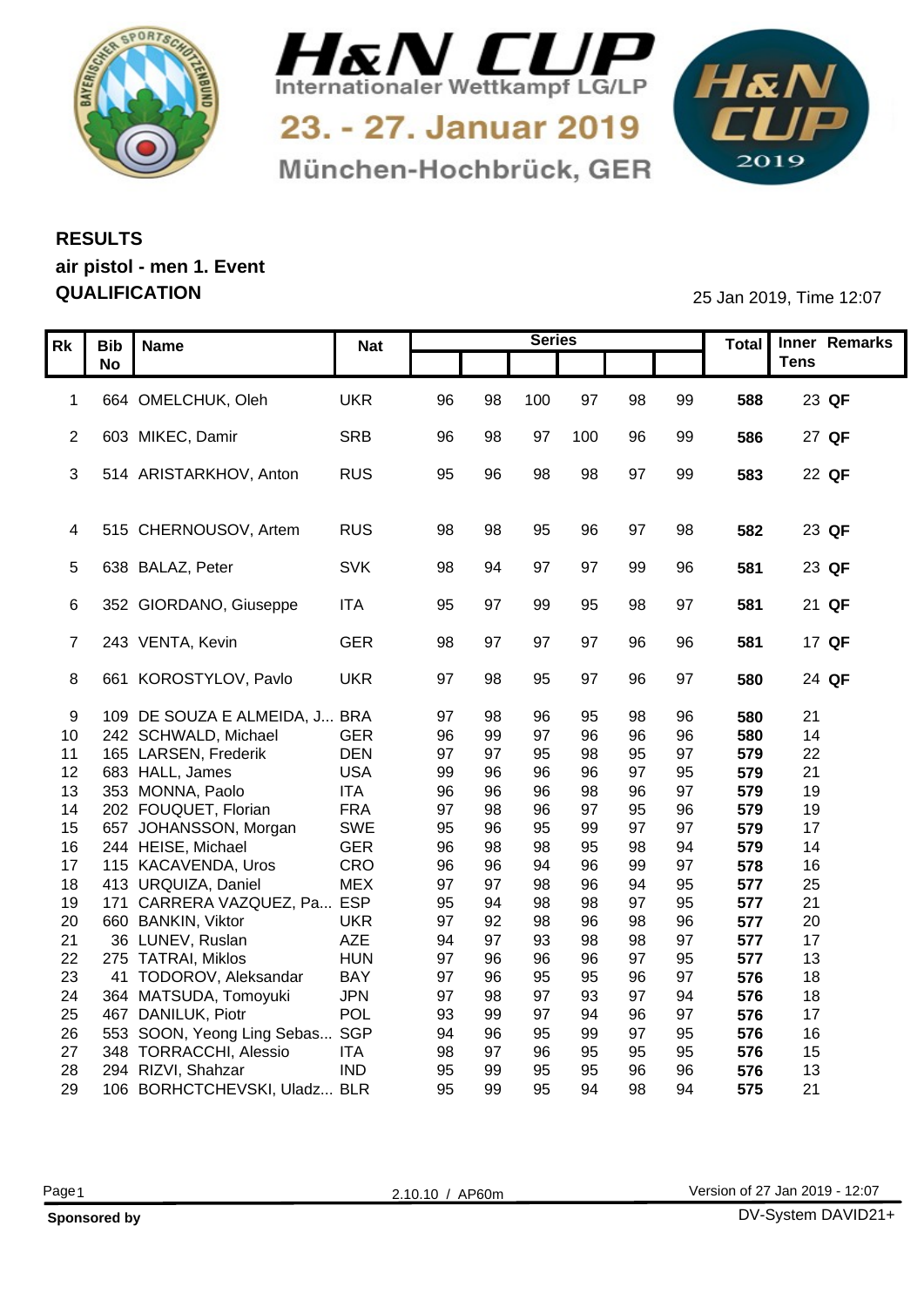



München-Hochbrück, GER

1&N 

## **RESULTS air pistol - men 1. Event QUALIFICATION** 25 Jan 2019, Time 12:07

| Rk   Bib   Name                    | <b>Nat</b> |                 | <b>Series</b> |    |    |                |     | Total Inner Remarks |
|------------------------------------|------------|-----------------|---------------|----|----|----------------|-----|---------------------|
| <b>No</b>                          |            |                 |               |    |    |                |     | <b>Tens</b>         |
|                                    |            |                 |               |    |    |                |     |                     |
| 30 116 POSAVEC, Zeljko             | CRO        | 96<br>95        | 94            | 97 | 95 | 98             | 575 | 20                  |
| 42 FRÖHLICH, Paul<br>31            | BAY        | 93<br>99        |               | 99 | 93 | 96             | 575 | 17                  |
| 145 DUBOVY, Jindrich<br>32         | CZE        | 97<br>98        | Q.            | 96 | 93 | 94             | 575 | 11                  |
| 554 LIM, Swee Hon<br>33            | SGP        | 97<br>96        | Q.            | 95 | 94 | 95             | 574 | 17                  |
| 72 LIEBENS, Bart<br>34             | <b>BEL</b> | 96              |               | 96 |    | Q <sub>7</sub> | 574 | 15                  |
| 628 DEMIERRE, Steve<br>35          | SUI        | 96              |               | 95 |    | 96             | 573 | 21                  |
| 649 TUZINSKY, Juraj<br>36          | <b>SVK</b> | 92              |               | 98 |    | 96             | 573 | 20                  |
| 215 MACHAVARIANI, Tsotne<br>37     | GEO        | 95              |               | 96 |    | 96             | 573 | 20                  |
| 43 PIECHACZEK, Tobias<br>38        | <b>BAY</b> | 95              |               | Q7 |    | 94             | 573 | 20                  |
| 374 STRAUTMANIS, Lauris<br>39      | LAT        | 95              |               |    |    | 98             | 573 | 19                  |
| 214 KADAGIDZE, Levan<br>40         | GEO        | 96              | 95            | 96 |    | 94             | 573 | 16                  |
| 602 GRGIC, Dimitrije<br>41         | <b>SRB</b> | 97<br>95        |               | 96 |    | 93             | 573 | 15                  |
| 650 KOPP, Pavol<br>42              | <b>SVK</b> | 95              |               | 98 | 95 | 96             | 573 | 14                  |
| 43<br>95 ROHAU, Anrei              | <b>BLR</b> | 94              |               |    |    | 93             | 573 | 14                  |
| 247 GRIMM, Philipp<br>44           | <b>GER</b> | 94              |               |    |    | 96             | 572 | 17                  |
| 273 ANTAL, Balazs<br>45            | <b>HUN</b> | 97              |               | 98 |    | 96             | 572 | 16                  |
| 259 KORAKAKIS, Dionysius<br>46     | GRE        | 95              |               |    |    | 94             | 572 | 16                  |
| 560 STOJAK, Saso<br>47             | <b>SLO</b> | 93              |               | 98 | qq | 91             | 572 | 13                  |
| 316 KATZ, Daniel<br>48             | <b>ISR</b> | 93              |               |    |    | 96             | 572 | 10                  |
| 49<br>14 KRAL, Daniel              | <b>AUT</b> | 96              |               | 95 |    | 95             | 571 | 13                  |
| 112 STAMENOV, Kaloyan<br>50        | <b>BUL</b> | 94              | 95            | 97 |    | 96             | 571 | 12                  |
| 146 KRSEK, Krystof<br>51           | CZE        | 96              |               |    | 92 | 96             | 570 | 18                  |
| 52<br>655 LANDER, Per-Anders       | <b>SWE</b> | 93              |               | 97 | 95 | 95             | 570 | 17                  |
| 53<br>517 KILIN, Nikolai           | <b>RUS</b> | 96              |               | ٩ŕ | 92 | 96             | 570 | 16                  |
| 534 BIN, Gai<br>54                 | SGP        | 92<br>92        | Q7            | 98 |    | 93             | 570 | 15                  |
| 363 SONODA, Yoshinobu<br>55        | <b>JPN</b> | 95<br><b>Q7</b> | 95            | 97 |    | 93             | 570 | 14                  |
| 630 LÖTSCHER, Sandro<br>56         | SUI        | 92              |               | 95 |    | 96             | 570 | 13                  |
| 57<br>185 KALLIO, Joonas           | <b>FIN</b> | 92              | 95            | 96 |    | 95             | 570 |                     |
| 347 BADARACCHI, Mauro<br>58        | <b>ITA</b> | 91              |               | 94 |    | 98             | 569 | 18                  |
| 2 KUCANA, Arben<br>59              | <b>ALB</b> | 96              |               | 96 |    | 93             | 569 | 17                  |
| 44 HOLDERRIED, Matthias<br>60      | <b>BAY</b> | 97              | 95            | 93 |    | 92             | 569 | 14                  |
| 469 DLUGOSZ, Grzegorz<br>61        | POL        | 96              | 95            | 95 |    | 94             | 569 | 13                  |
| 62 470 MILIWEK, Oskar              | POL        | 95              |               | 90 |    | 96             | 569 | 10                  |
| 111 KIROV, Kiril<br>63             | <b>BUL</b> | 94<br>07        |               | 92 |    | 95             | 568 | 20                  |
| 516 MUKHAMETIANOV, Vadim RUS<br>64 |            | 94              |               | 95 |    | 96             | 568 | 17                  |
| <b>KOSTUR, Marek</b><br>65<br>639  | <b>SVK</b> | 92              | 95            | 95 |    | 95             | 568 | 14                  |
| 552 POH, Lip Meng<br>66            | SGP        | 95<br>92        |               | 95 |    | 96             | 568 | 11                  |
| 15 ZECHMEISTER, Richard<br>67      | <b>AUT</b> | 96<br>95        | 94            | 95 | 93 | 95             | 568 |                     |